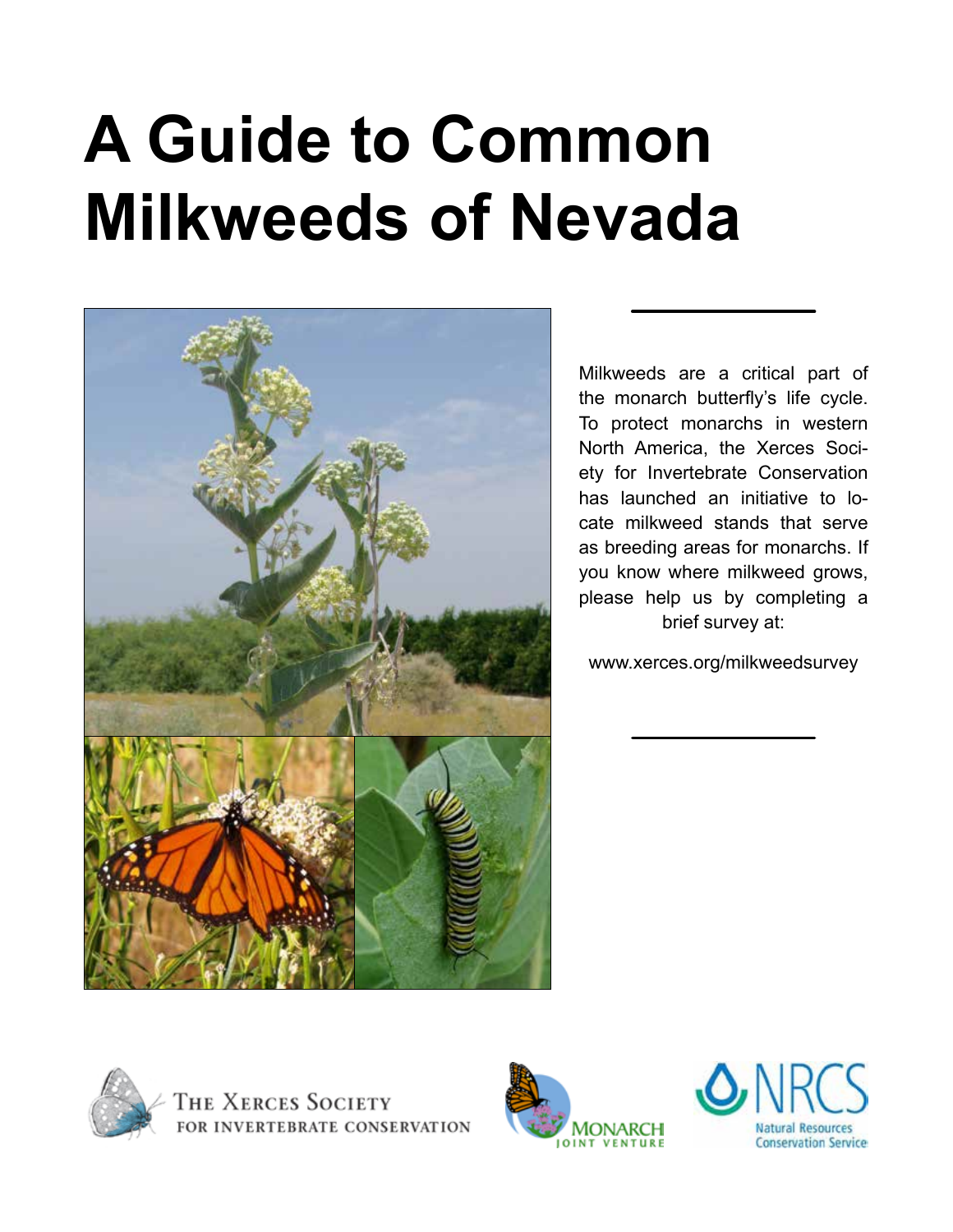### **Introduction**

This guide was created to support a web-based survey developed to gather information about milkweed stands in the western states that potentially serve as important monarch breeding areas. If you would like to contribute to our understanding of the migration and breeding dynamics of the western monarch by submitting information about milkweed occurrences in your region, you can complete the survey on the Xerces Society's website, at www.xerces.org/milkweedsurvey.

Thirteen species of milkweed are native to Nevada. The majority of them are documented to be used as larval host plants by the monarch butterfly. This guide covers the five most common species.

*Asclepias asperula* ssp. *asperula* (spider milkweed) *Asclepias cryptoceras* (pallid milkweed, Davis' milkweed) *Asclepias erosa* (desert milkweed) *Asclepias fascicularis* (narrow-leaved milkweed) *Asclepias speciosa* (showy milkweed)

A profile of each of these species includes descriptions of flowers, leaves, and seed pods, accompanied by photos and distribution maps. Supporting these profiles is a simple guide to identifying milkweeds based on their distinctive flowers and fruits.

In addition to these native species, we have included a profile of *Asclepias curassavica* (tropical milkweed), a nonnative species that is becoming established in some states. Although it is not yet established in Nevada, by looking for it now, we may be able to get an early warning of its arrival in this state.

To document the distribution of available monarch breeding habitat, it is not necessary to distinguish one milkweed species from another. However, if there is a need to collect seed from or monitor populations of any particular milkweed species in the future, it will be useful to have information on the distribution of individual species.

The other eight species of milkweed found in Nevada are either uncommon or have a restricted distribution. If you have seen milkweed plants that do not match the five species in this guide and would like to identify them, you can view photos of many of the remaining eight species on CalPhotos (http://calphotos.berkeley.edu/flora/) and the USDA PLANTS database (http://plants.usda.gov), where you can also view county-level distribution maps. The species are *A*. *cordifolia*  (heartleaf milkweed), *A*. *hallii* (Hall's milkweed), *A*. *incarnata*  (swamp milkweed), *A*. *nyctaginifolia* (Mojave milkweed), *A*. *rusbyi* (Rusby's milkweed), *A*. *subulata* (rush milkweed), *A*. *subverticillata* (western whorled milkweed), and *A*. *uncialis*  ssp. *ruthiae* (Ruth's milkweed).

This survey is being conducted by the Xerces Society for Invertebrate Conservation. The Society's milkweed conservation work is supported by the Monarch Joint Venture and the USDA Natural Resources Conservation Service.

© 2012 by The Xerces Society for Invertebrate Conservation



THE XERCES SOCIETY FOR INVERTEBRATE CONSERVATION

The Xerces Society for Invertebrate Conservation is a nonprofit organization that protects wildlife through the conservation of invertebrates and their habitat. Established in 1971, the Society is at the forefront of invertebrate protection worldwide, harnessing the knowledge of scientists and the enthusiasm of citizens to implement conservation programs. The Society uses advocacy, education, and applied research to promote invertebrate conservation.

> **The Xerces Society for Invertebrate Conservation 628 NE Broadway, Suite 200, Portland, OR 97232 Tel (855) 232-6639 Fax (503) 233-6794 www.xerces.org**

Regional offices in California, Minnesota, Michigan, North Carolina, and New Jersey.

#### **Acknowledgements**

Our thanks go to Priya Shahani, coordinator of the Monarch Joint Venture, and Karen Oberhauser of the University of Minnesota for their advice and guidance with preparing the survey and milkweed guides. Guide prepared by Brianna Borders. Editing and layout by Matthew Shepherd.

#### **Cover photos**

Top: desert milkweed (*Asclepias erosa*), © 2005 Brent Miller; bottom left: monarch (*Danaus plexippus*) adult, © Eric Eldredge, USDA-NRCS; bottom right: monarch caterpillar, © William M. Ciesla, Forest Health Management International, Bugwood.org.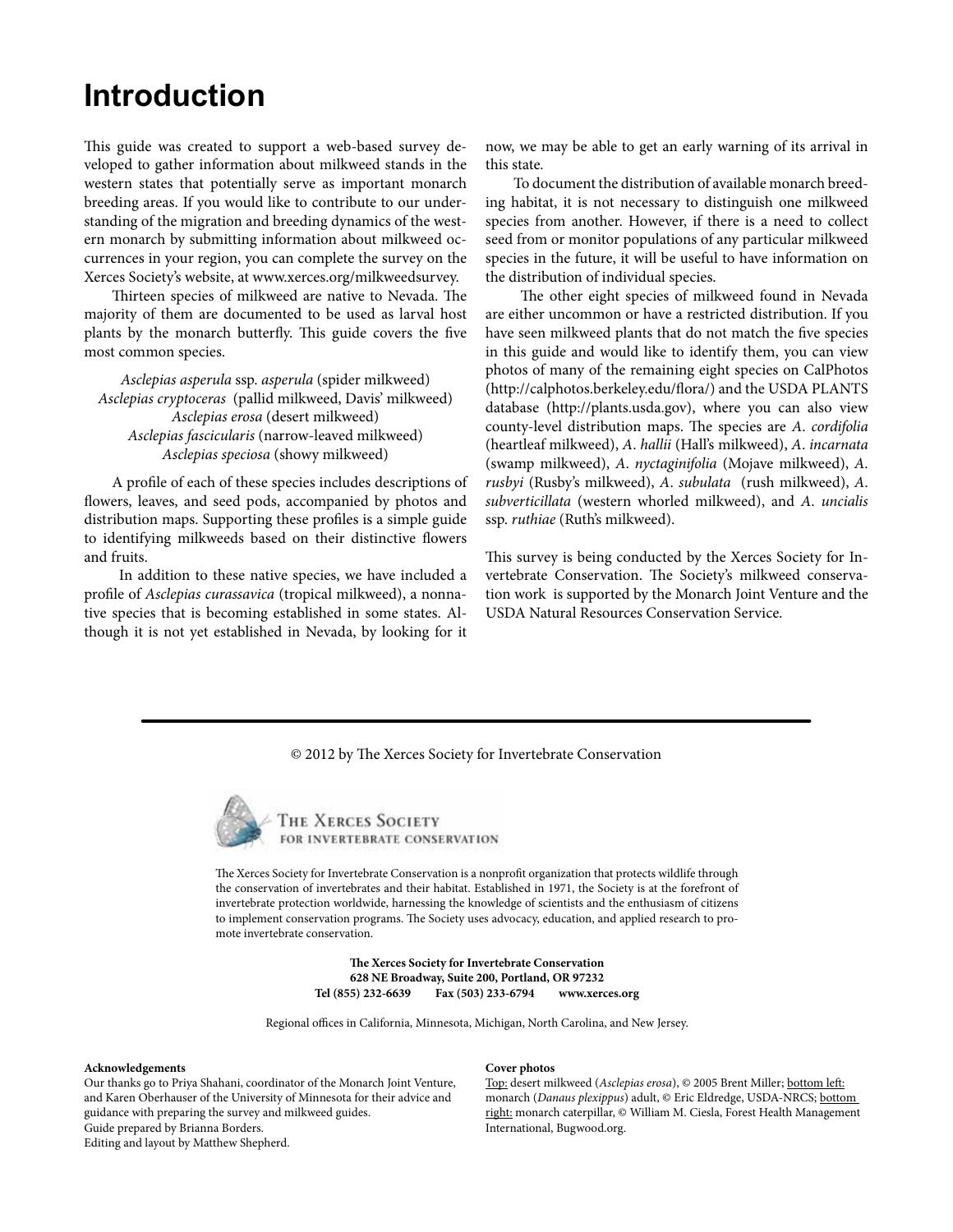# **Tips for Milkweed Identification**

Unless you are already familiar with the native milkweeds of your region, it's unlikely that you'll be able to identify different species if they are not flowering or bearing fruits. Milkweed flowers and fruits are very distinctive and can be easily recognized, allowing confident identification when they are present.

#### **Flowers**

Milkweed flowers are arranged in clusters. Depending on the species, the stalk that bears the flowers can be either erect or drooping. The showy, upper part of each flower, called the **corona**, consists of five hoods, where nectar is stored. The shape of the hoods is variable between species. Five petals, which together are called a **corolla**, form the lower part of the flower and in most species, are bent backwards.

#### **Fruits**

Milkweed fruits ("pods") are also very distinctive though they are variable in size and shape between species. When the fruits are mature, they split open lengthwise, releasing the seeds. Each seed is attached to fluffy hairs that aid in wind dispersal.

#### **Milky sap**

Milkweeds are named for their milky, latex sap, which oozes from the stems and leaves when plants are injured. Milkweeds are not the only plants that have milky sap, but in combination with the unique flower shape, this can help to positively identify a milkweed plant. To check for the sap, tear off a small piece of leaf to see if it oozes from the torn area. Avoid any contact of the sap with your skin, eyes, or mouth.



**Pallid milkweed (***Asclepias cryptoceras* **ssp.** *cryptoceras***): The corona is purple and the corolla is pale green.**



**Narrow-leaved milkweed (***Asclepias fascicularis***): The corona is white and the corolla is pink.**



**Showy milkweed (***Asclepias speciosa***): This species' fruits have a woolly texture and sometimes have warty projections.**



**Narrow-leaved milkweed (***Asclepias fascicularis***): This species' fruits are hairless and have an elongated, tapered shape.**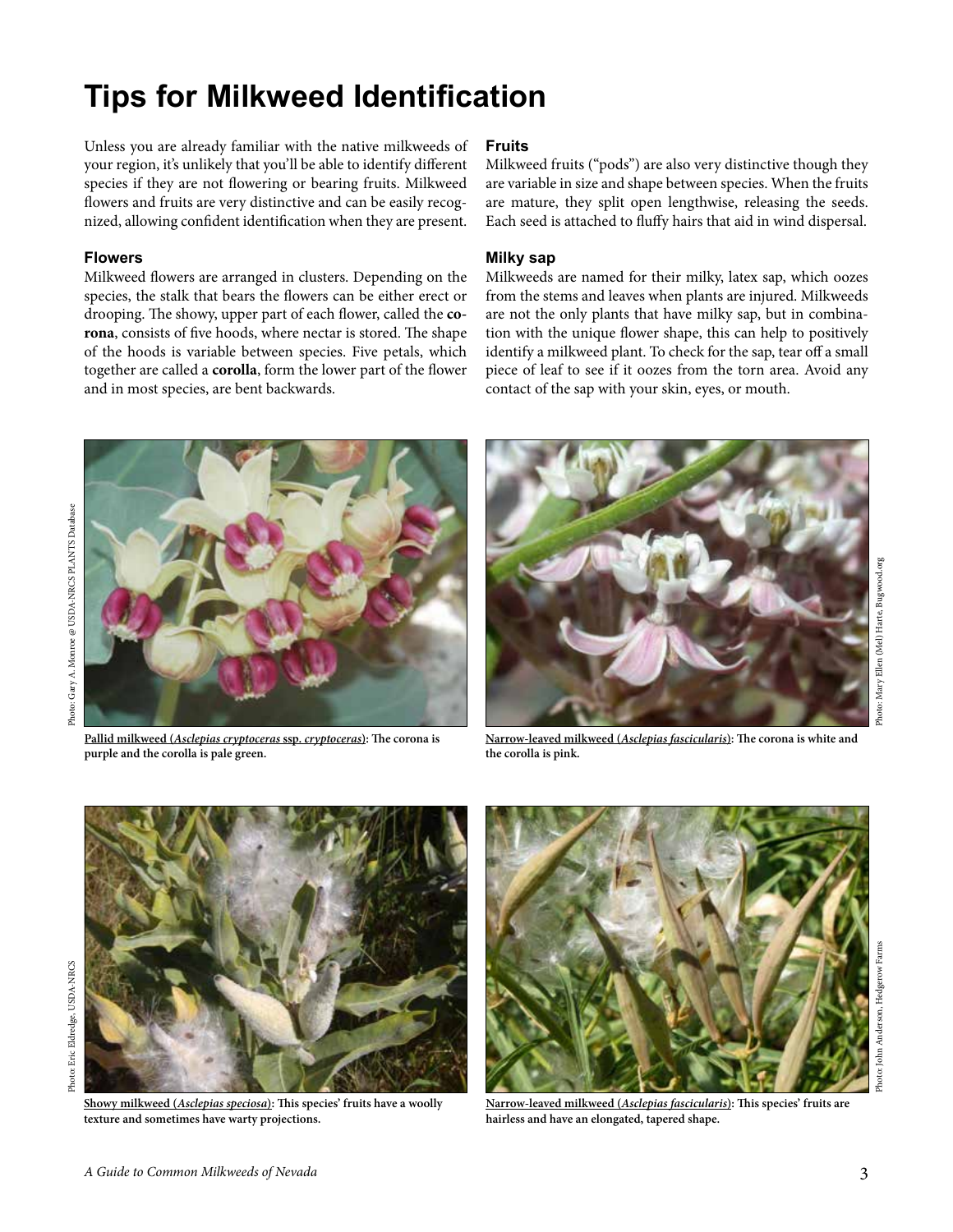# *Asclepias asperula* **ssp.** *asperula*

### spider milkweed

#### **Distribution in Nevada**

Widely distributed across eastern areas.

#### **Habitat description**

Gravelly and rocky soil or on exposed talus, in pinyonjuniper woodland and open ponderosa pine woods.

#### **Flowering period**

May – July

#### **Plant characteristics** Growth form

- up to 3 feet (90 cm) tall
- Plants are generally low-growing and often form dense clumps

ource: USDA-NRCS PLANTS Database

ASASA

#### Flowers

- Corona purple and white
- Corolla yellowish-green
- Unlike most other milkweed species, the corolla of the flower surrounds the corona, rather than being bent backward
- Flowers are arranged in ball-shaped clusters

#### Leaves

- Much longer  $(3 7$  inches  $[8 18$  cm]) than wide (less than one inch)
- Usually folded lengthwise into a V-shape

#### •

- Fruits
- $2 4$  inches  $(5 10$  cm) long
- Slightly curved
- Sometimes have a striped pattern



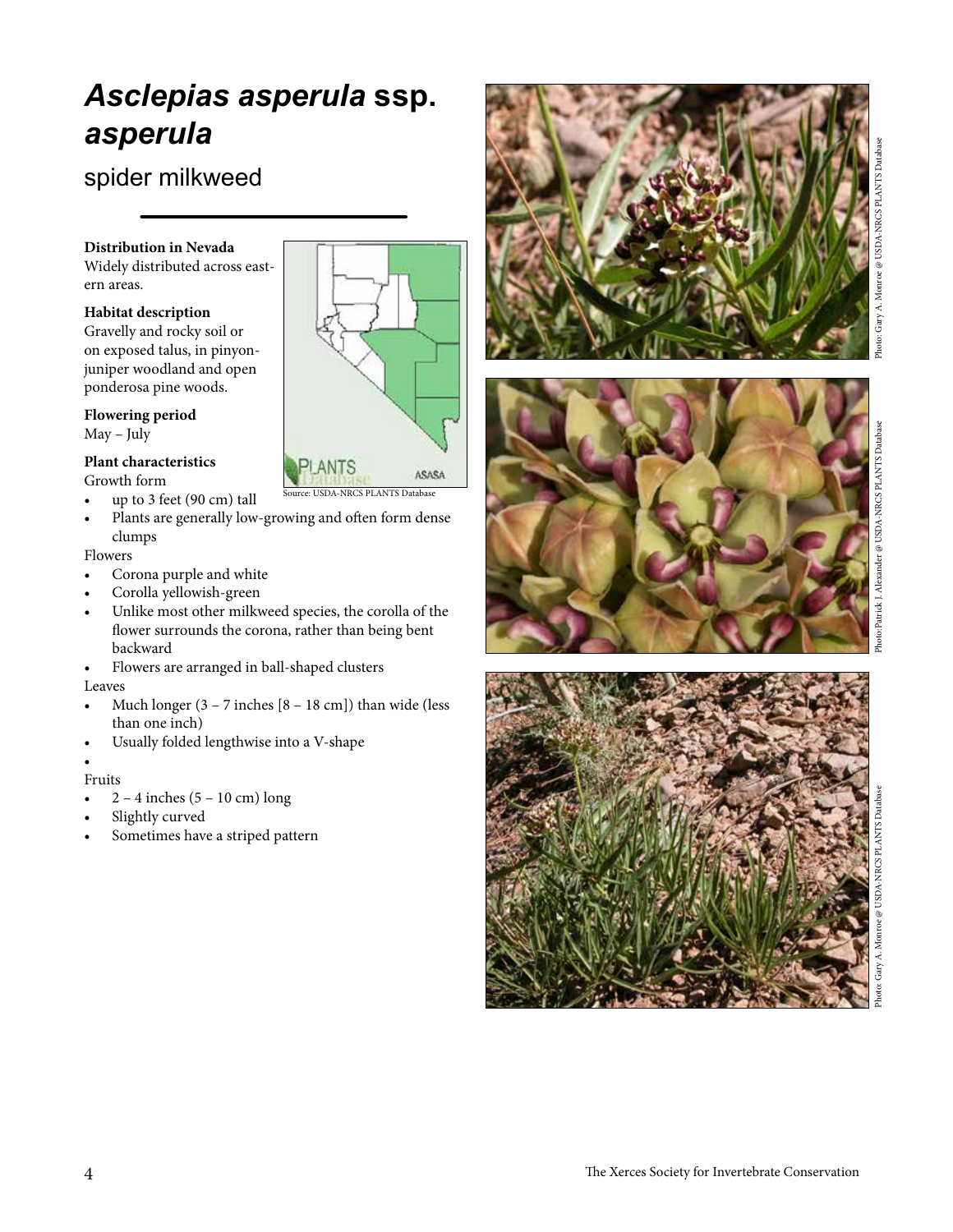# *Asclepias cryptoceras*

### pallid milkweed Davis' milkweed

#### **Distribution in Nevada**

Found in most of the state.

#### **Habitat description**

Dry, open, barren places in clay, sand, gypsum, and ser pentine soils, from the sage brush or shadscale zones to the pinyon-juniper and aspen zones.

#### **Flowering period**

May – June

#### **Plant characteristics**

Growth form

- up to  $1$  foot  $(30 \text{ cm})$  tall
- Decumbent and low growing, rather than erect Flowers

USDA-NRCS PLANTS Database

ASCRC:

- Corona purple
- Corolla pale green

Stems

- **Hairless**
- Waxy coating gives stems a frosted appearance Leaves
- $1.5 3$  inches  $(4 8$  cm) long
- Nearly as wide  $(1 2.5$  inches  $[3 6$  cm]) as long
- Opposite each other on the stem
- **Hairless**
- Waxy coating gives them a frosted appearance

#### Fruits

- $1.5 3$  inches  $(4 8$  cm) long
- Oval-shaped Smooth-textured
- 
- **Hairless**

#### **Note about** *A. cryptoceras*

There are two subspecies of *A* . *cryptoceras* in North America, ssp. *cryptoceras* and ssp. *davisii*; both are found in Nevada. The photos on this page show ssp. *cryptoceras*, which is more wide spread in Nevada. The most apparent difference between the two subspecies is in the length and shape of the hoods, but for the purposes of this survey there is no need to separate the two subspecies. The distinctive combination of corolla and corona colors and broad leaves mean that neither subspecies can be confused with other milkweed species in the field.







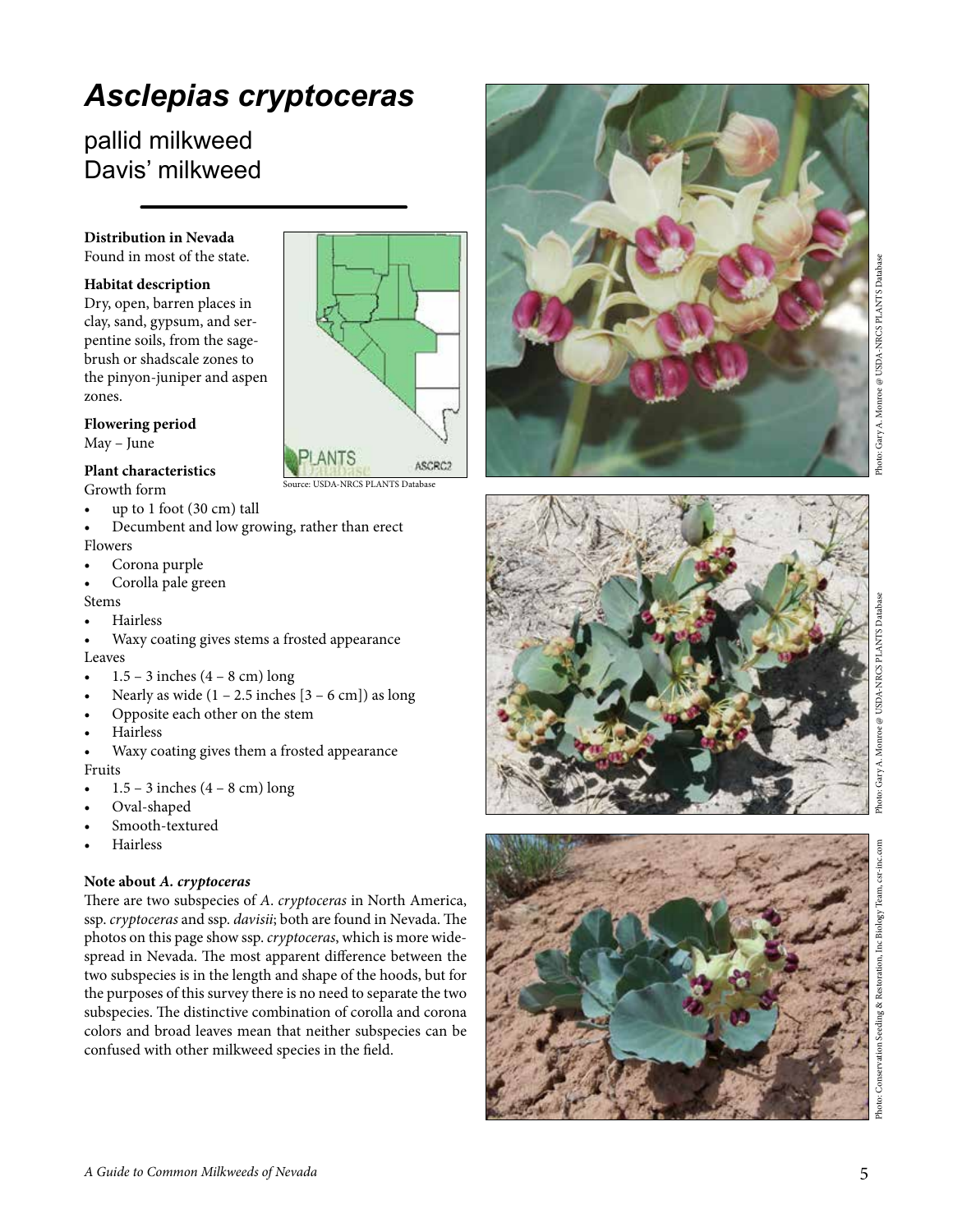# *Asclepias erosa*

### desert milkweed

#### **Distribution in Nevada**

Found from north to south through the center of the state.

#### **Habitat description**

Dry washes, gulches, canyons, and roadsides in open deserts; in creosote bush, shadscale, and sometimes sagebrush communities.

#### **Flowering period**

April – August

#### **Plant characteristics** Growth form

• up to 6 feet (180 cm) tall

**Erect** 

#### Flowers

- Corona cream or yellow
- Corolla pale green or yellow
- Buds covered in fine hairs Stems
- Covered in fine hairs
- **Stout**

Leaves

- Large  $(4 8$  inches  $[10 20$  cm] long), and broad  $(1 4)$ inches [3 – 10 cm])
- Opposite each other on the stem
- Covered in fine hairs

#### Fruits

• Covered in fine hairs



Source: USDA-NRCS PLANTS Database



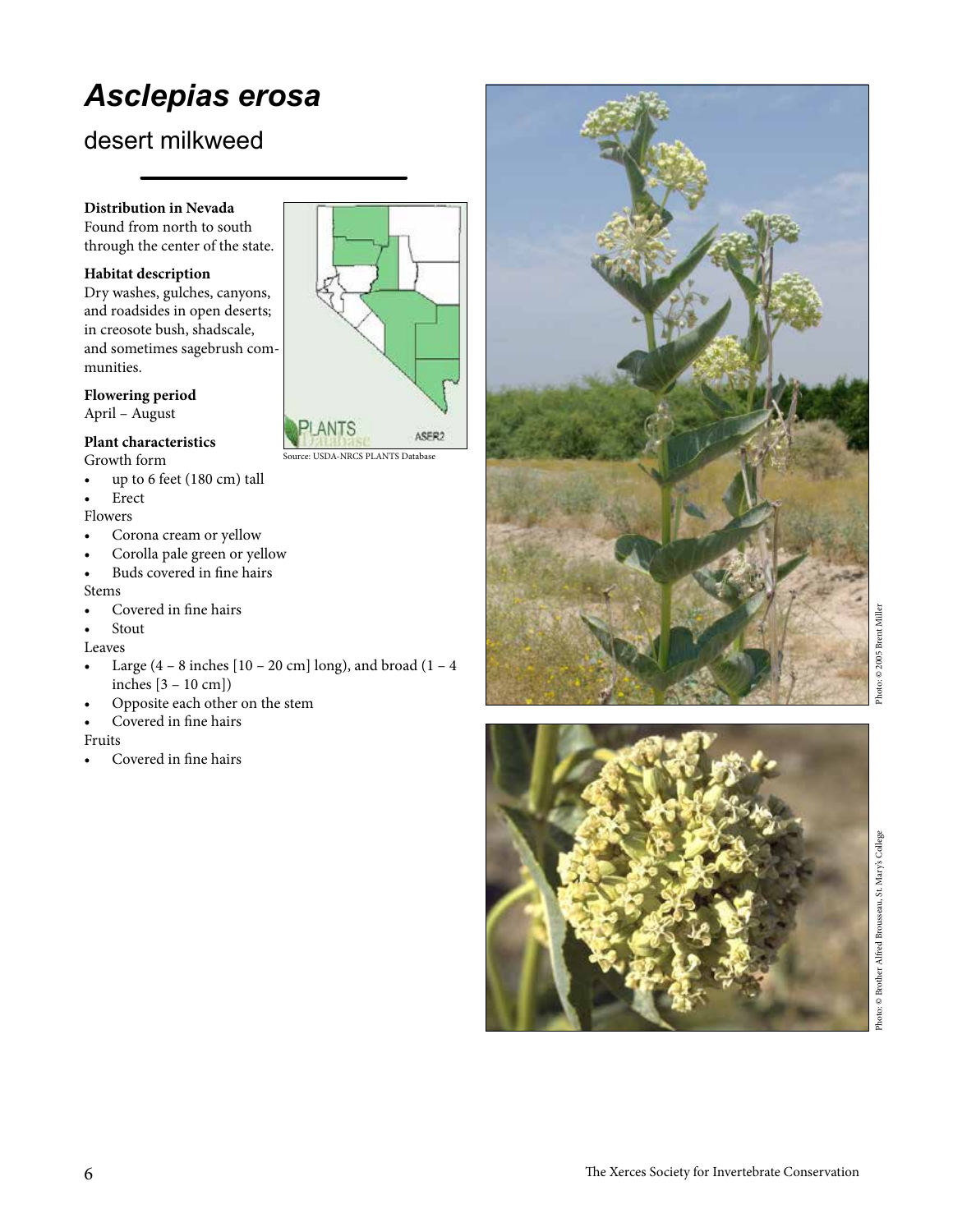# *Asclepias fascicularis*

### narrow-leaved milkweed

#### **Distribution in Nevada**

Scattered across north and cen tral areas of state.

#### **Habitat description**

Streambanks, roadsides, agri cultural areas, and other moist to dry places, including irriga tion ditches and fallowed fields.

#### **Flowering period**

June – August

#### **Plant characteristics**

Growth form • up to 3 feet (90 cm) tall

Flowers

- Corona white
- Corolla pink

#### Leaves

- 2 5 inches (5 12 cm) long
- Narrow
- Numerous
- Opposite each other on the stem or in a whorled pattern around the stem

#### Fruits

- 2 4 inches (5 10 cm) long
- 
- Narrow<br>Smooth-textured
- **Hairless**



Source: USDA-NRCS PLANTS Database







Photo: John Anderson, Hedgerow Farms Photo: John Anderson, Hedgerow Farms



Eric Eldredge, USDA-NRCS Photo: Eric Eldredge, USDA-NRCS Photo: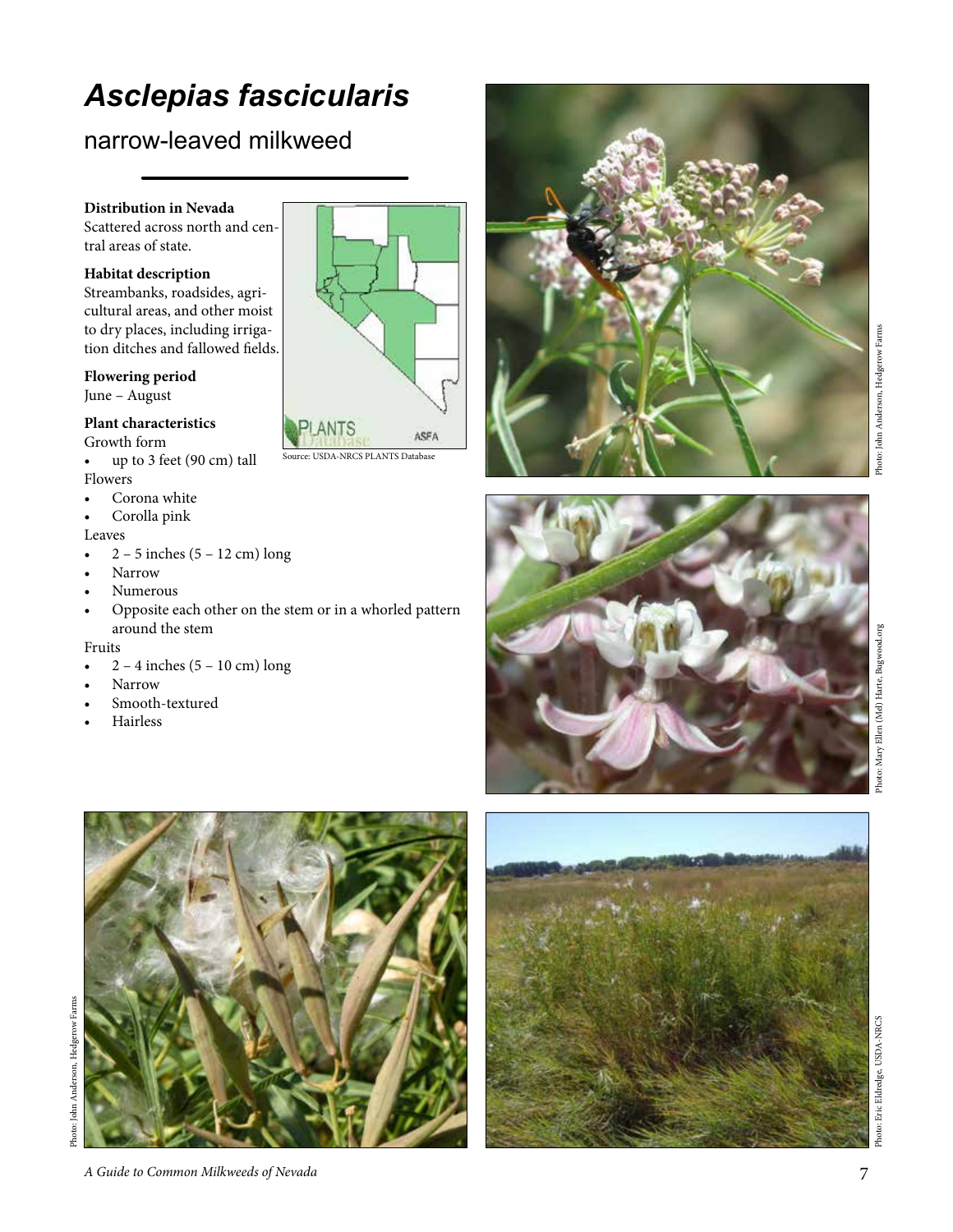# *Asclepias speciosa*

### showy milkweed

#### **Distribution in Nevada**

May be found in almost every county.

#### **Habitat description**

Moist or moderately moist soil in open, sunny areas including wetlands, meadows, cultivated fields, pastures, forest clearings, and along roadsides, railways and waterways. Widely tolerant of alkaline soils.

#### **Flowering period** May – August

#### **Plant characteristics**

Growth form

- Up to 4 feet (120 cm) tall
- Stout and erect
- Sometimes grows in stands of several hundred plants Flowers

Source: USDA-NRCS PLANTS Database

ASSP

- Corona pink or white
- Corolla pink
- Hoods of corona very elongated; form 5-pointed star Stems

• Covered in soft hairs, often matted Leaves

- 3 7 inches (8 18 cm) long
- Broad  $(1.5 3$  inches  $[4 8$  cm])
- Opposite each other on the stem
- Covered in soft hairs, often matted Fruits
- $\bullet$  2 3 inches (5 8 cm) long
- Covered in dense, woolly hairs
- Some have warty projections